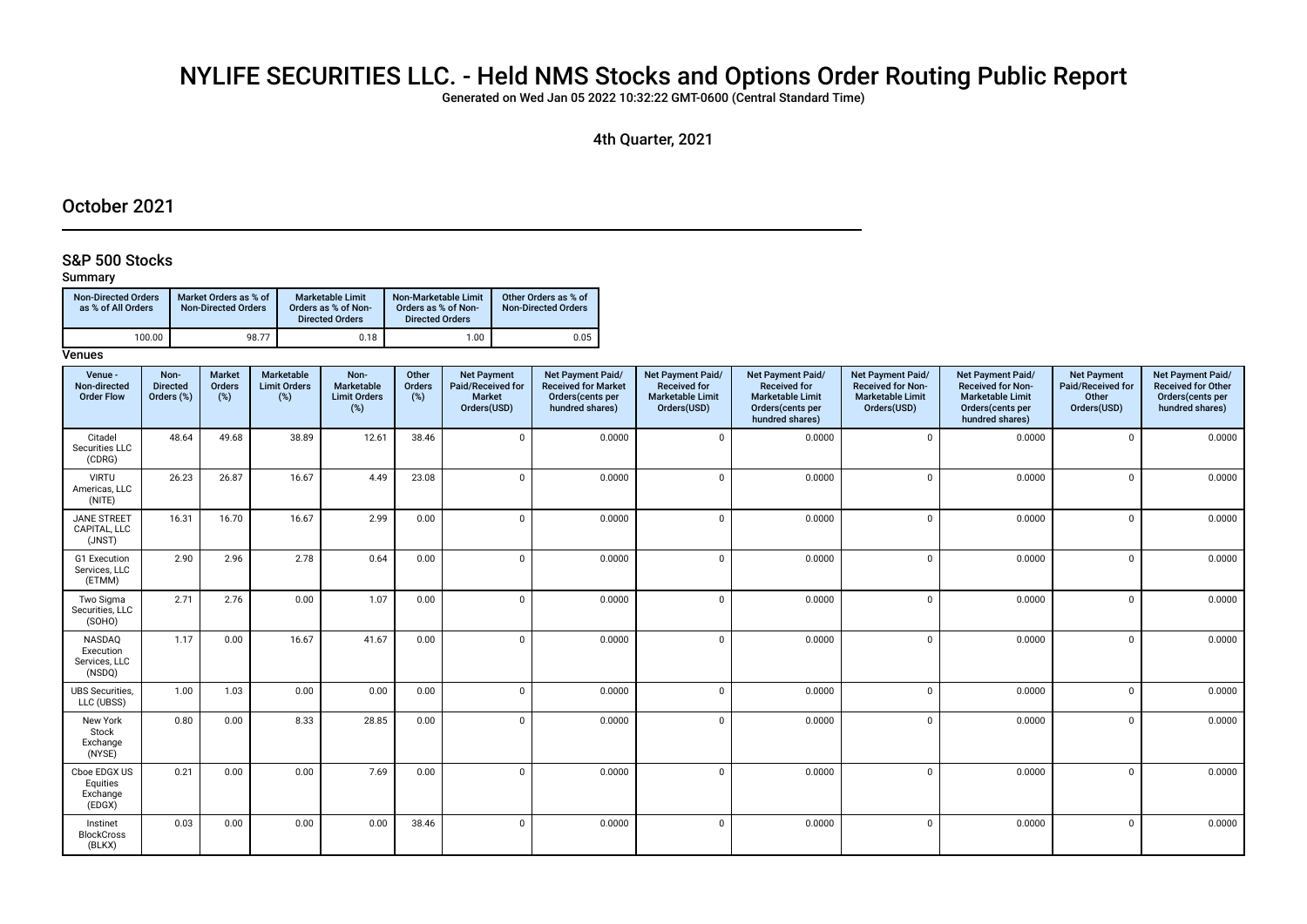$\frac{1}{2}$  $\frac{1}{2}$  $\overline{\phantom{a}}$  $\overline{a}$  $\overline{\phantom{a}}$  $\overline{\phantom{a}}$  $\overline{\phantom{a}}$  $\sim$   $-$ 

> $\equiv$  $\equiv$  $\equiv$

# October 2021

#### Non-S&P 500 Stocks

## Summary

| <b>Non-Directed Orders</b><br>as % of All Orders | Market Orders as % of<br><b>Non-Directed Orders</b> | <b>Marketable Limit</b><br>Orders as % of Non-<br><b>Directed Orders</b> | Non-Marketable Limit<br>Orders as % of Non-<br><b>Directed Orders</b> | Other Orders as % of<br><b>Non-Directed Orders</b> |
|--------------------------------------------------|-----------------------------------------------------|--------------------------------------------------------------------------|-----------------------------------------------------------------------|----------------------------------------------------|
| 100.00                                           | 98.67                                               | 0.21                                                                     | 0.94                                                                  | 0.17                                               |

#### **Venues**

| Venue -<br>Non-directed<br><b>Order Flow</b>   | Non-<br><b>Directed</b><br>Orders (%) | <b>Market</b><br>Orders<br>(%) | Marketable<br><b>Limit Orders</b><br>(%) | Non-<br>Marketable<br><b>Limit Orders</b><br>(%) | Other<br>Orders<br>(%) | <b>Net Payment</b><br>Paid/Received for<br><b>Market</b><br>Orders(USD) | Net Payment Paid/<br><b>Received for Market</b><br>Orders(cents per<br>hundred shares) | Net Payment Paid/<br><b>Received for</b><br><b>Marketable Limit</b><br>Orders(USD) | Net Payment Paid/<br><b>Received for</b><br><b>Marketable Limit</b><br>Orders(cents per<br>hundred shares) | Net Payment Paid/<br><b>Received for Non-</b><br><b>Marketable Limit</b><br>Orders(USD) | Net Payment Paid/<br><b>Received for Non-</b><br><b>Marketable Limit</b><br>Orders(cents per<br>hundred shares) | <b>Net Payment</b><br>Paid/Received for<br>Other<br>Orders(USD) | Net Payment Paid/<br><b>Received for Other</b><br>Orders(cents per<br>hundred shares) |
|------------------------------------------------|---------------------------------------|--------------------------------|------------------------------------------|--------------------------------------------------|------------------------|-------------------------------------------------------------------------|----------------------------------------------------------------------------------------|------------------------------------------------------------------------------------|------------------------------------------------------------------------------------------------------------|-----------------------------------------------------------------------------------------|-----------------------------------------------------------------------------------------------------------------|-----------------------------------------------------------------|---------------------------------------------------------------------------------------|
| Citadel<br>Securities LLC<br>(CDRG)            | 48.68                                 | 49.96                          | 49.15                                    | 11.74                                            | 20.69                  | $\mathbf{0}$                                                            | 0.0000                                                                                 | $\mathbf 0$                                                                        | 0.0000                                                                                                     | $\Omega$                                                                                | 0.0000                                                                                                          | $\Omega$                                                        | 0.0000                                                                                |
| <b>VIRTU</b><br>Americas, LLC<br>(NITE)        | 25.99                                 | 26.72                          | 25.42                                    | 3.00                                             | 27.59                  | $\mathbf{0}$                                                            | 0.0000                                                                                 | $\mathbf 0$                                                                        | 0.0000                                                                                                     | $\Omega$                                                                                | 0.0000                                                                                                          | $\Omega$                                                        | 0.0000                                                                                |
| <b>JANE STREET</b><br>CAPITAL. LLC<br>(JNST)   | 16.25                                 | 16.81                          | 8.47                                     | 1.12                                             | 0.00                   | $\mathbf{0}$                                                            | 0.0000                                                                                 | $\mathbf 0$                                                                        | 0.0000                                                                                                     | $\mathbf 0$                                                                             | 0.0000                                                                                                          | $\mathbf 0$                                                     | 0.0000                                                                                |
| G1 Execution<br>Services, LLC<br>(ETMM)        | 2.82                                  | 2.91                           | 5.08                                     | 0.12                                             | 0.00                   | $\mathbf 0$                                                             | 0.0000                                                                                 | $\mathbf 0$                                                                        | 0.0000                                                                                                     | $\Omega$                                                                                | 0.0000                                                                                                          | $\mathbf 0$                                                     | 0.0000                                                                                |
| Two Sigma<br>Securities, LLC<br>(SOHO)         | 2.47                                  | 2.55                           | 1.69                                     | 0.37                                             | 0.00                   | $\Omega$                                                                | 0.0000                                                                                 | $\mathbf 0$                                                                        | 0.0000                                                                                                     | $\Omega$                                                                                | 0.0000                                                                                                          | $\Omega$                                                        | 0.0000                                                                                |
| NASDAQ<br>Execution<br>Services, LLC<br>(NSDQ) | 1.26                                  | 0.00                           | 5.08                                     | 40.32                                            | 0.00                   | $\Omega$                                                                | 0.0000                                                                                 | $\mathbf 0$                                                                        | 0.0000                                                                                                     | $\Omega$                                                                                | 0.0000                                                                                                          | $\Omega$                                                        | 0.0000                                                                                |
| <b>UBS</b><br>Securities, LLC<br>(UBSS)        | 1.02                                  | 1.05                           | 0.00                                     | 0.12                                             | 2.30                   | $\mathbf{0}$                                                            | 0.0000                                                                                 | $\mathbf 0$                                                                        | 0.0000                                                                                                     | $\Omega$                                                                                | 0.0000                                                                                                          | $\Omega$                                                        | 0.0000                                                                                |
| New York<br>Stock<br>Exchange<br>(NYSE)        | 0.62                                  | 0.00                           | 3.39                                     | 19.85                                            | 0.00                   | $\mathbf 0$                                                             | 0.0000                                                                                 | $\mathbf 0$                                                                        | 0.0000                                                                                                     | $\Omega$                                                                                | 0.0000                                                                                                          | $\Omega$                                                        | 0.0000                                                                                |
| Cboe EDGX US<br>Equities<br>Exchange<br>(EDGX) | 0.42                                  | 0.00                           | 0.00                                     | 13.61                                            | 0.00                   | $\Omega$                                                                | 0.0000                                                                                 | $\mathbf 0$                                                                        | 0.0000                                                                                                     | $\Omega$                                                                                | 0.0000                                                                                                          | $\Omega$                                                        | 0.0000                                                                                |
| <b>NYSE</b> Arca<br>(ARCA)                     | 0.22                                  | 0.00                           | 1.69                                     | 6.99                                             | 0.00                   | $\mathbf 0$                                                             | 0.0000                                                                                 | $\mathbf 0$                                                                        | 0.0000                                                                                                     | $\Omega$                                                                                | 0.0000                                                                                                          | $\Omega$                                                        | 0.0000                                                                                |

 $\overline{\phantom{0}}$  $\overline{\phantom{0}}$  $\equiv$  $\equiv$  $\sim$   $\sim$   $-$ 

Material Aspects:

 $\overline{a}$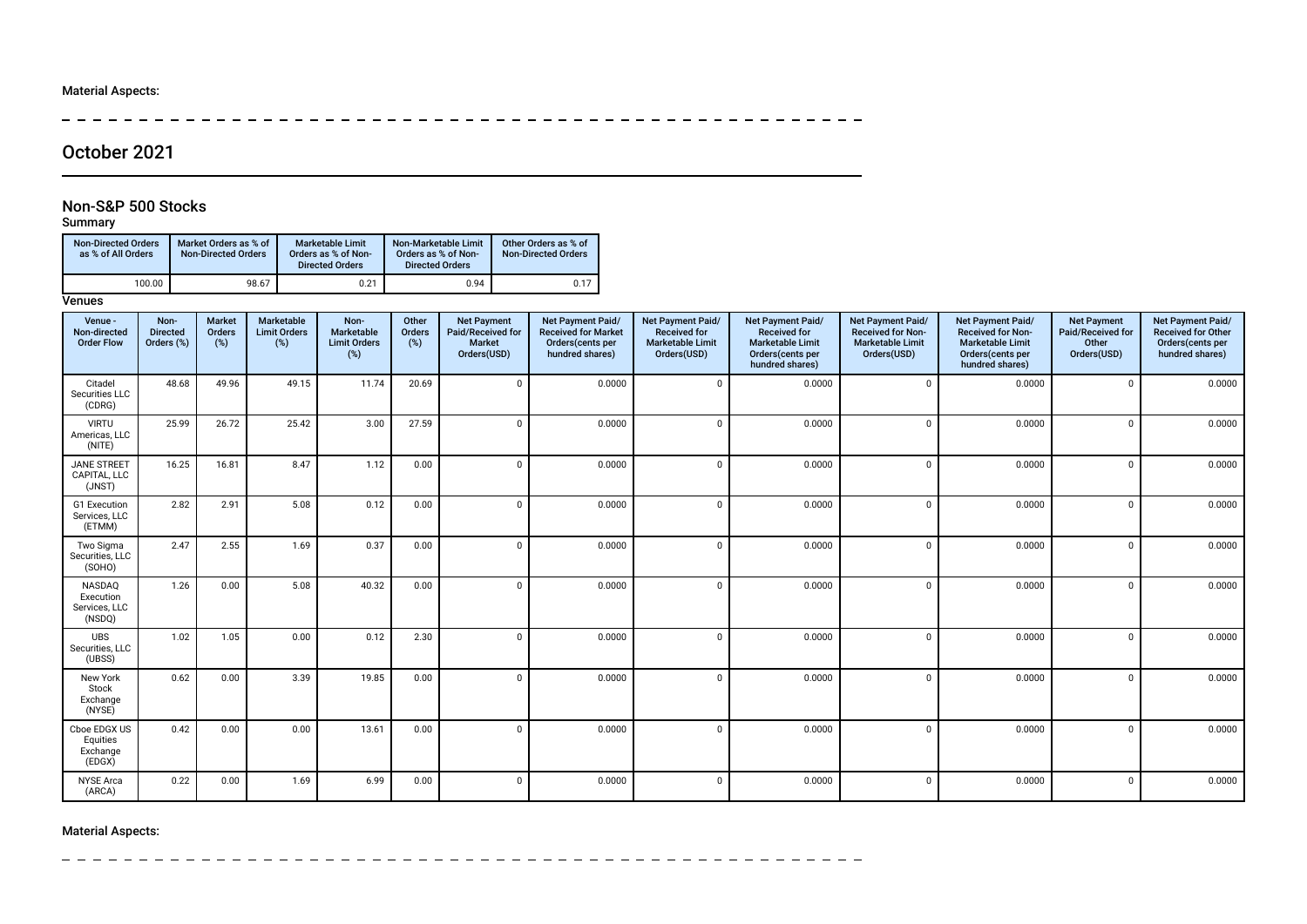# October 2021

#### Options

Summary

| <b>Non-Directed Orders</b><br>as % of All Orders | Market Orders as % of<br><b>Non-Directed Orders</b> | <b>Marketable Limit</b><br>Orders as % of Non-<br><b>Directed Orders</b> | Non-Marketable Limit<br>Orders as % of Non-<br><b>Directed Orders</b> | Other Orders as % of<br><b>Non-Directed Orders</b> |
|--------------------------------------------------|-----------------------------------------------------|--------------------------------------------------------------------------|-----------------------------------------------------------------------|----------------------------------------------------|
| 100.00                                           | 57.53                                               | 3.31                                                                     | 31.33                                                                 | 7.83                                               |

**Venues** 

| Venue -<br>Non-directed<br><b>Order Flow</b>     | Non-<br><b>Directed</b><br>Orders (%) | <b>Market</b><br><b>Orders</b><br>(%) | Marketable<br><b>Limit Orders</b><br>(%) | Non-<br>Marketable<br><b>Limit Orders</b><br>(%) | Other<br><b>Orders</b><br>(%) | <b>Net Payment</b><br>Paid/Received for<br><b>Market</b><br>Orders(USD) | Net Payment Paid/<br><b>Received for Market</b><br>Orders (cents per<br>hundred shares) | Net Payment Paid/<br><b>Received for</b><br><b>Marketable Limit</b><br>Orders(USD) | Net Payment Paid/<br><b>Received for</b><br><b>Marketable Limit</b><br>Orders (cents per<br>hundred shares) | Net Payment Paid/<br><b>Received for Non-</b><br><b>Marketable Limit</b><br>Orders(USD) | Net Payment Paid/<br><b>Received for Non-</b><br><b>Marketable Limit</b><br>Orders (cents per<br>hundred shares) | <b>Net Payment</b><br>Paid/Received<br>for Other<br>Orders(USD) | <b>Net Payment Paid/</b><br><b>Received for Other</b><br>Orders(cents per<br>hundred shares) |
|--------------------------------------------------|---------------------------------------|---------------------------------------|------------------------------------------|--------------------------------------------------|-------------------------------|-------------------------------------------------------------------------|-----------------------------------------------------------------------------------------|------------------------------------------------------------------------------------|-------------------------------------------------------------------------------------------------------------|-----------------------------------------------------------------------------------------|------------------------------------------------------------------------------------------------------------------|-----------------------------------------------------------------|----------------------------------------------------------------------------------------------|
| <b>Citadel Securities</b><br>LLC (CDRG)          | 43.66                                 | 43.98                                 | 33.33                                    | 42.06                                            | 53.85                         |                                                                         | 0.0000                                                                                  | 0                                                                                  | 0.0000                                                                                                      |                                                                                         | 0.0000                                                                                                           |                                                                 | 0.0000                                                                                       |
| Susquehanna<br>Capital Group<br>(SUSQ)           | 32.39                                 | 43.98                                 | 58.33                                    | 9.52                                             | 46.15                         |                                                                         | 0.0000                                                                                  | 0                                                                                  | 0.0000                                                                                                      |                                                                                         | 0.0000                                                                                                           |                                                                 | 0.0000                                                                                       |
| Wolverine<br>Execution<br>Services LLC<br>(WEXX) | 10.99                                 | 1.57                                  | 0.00                                     | 28.57                                            | 0.00                          |                                                                         | 0.0000                                                                                  |                                                                                    | 0.0000                                                                                                      |                                                                                         | 0.0000                                                                                                           |                                                                 | 0.0000                                                                                       |
| Dash Financial<br>Technologies<br>LLC (DASH)     | 9.01                                  | 5.76                                  | 8.33                                     | 15.87                                            | 0.00                          |                                                                         | 0.0000                                                                                  | $\Omega$                                                                           | 0.0000                                                                                                      |                                                                                         | 0.0000                                                                                                           |                                                                 | 0.0000                                                                                       |
| Morgan Stanley<br>& Company LLC<br>(MSCO)        | 3.94                                  | 4.71                                  | 0.00                                     | 3.97                                             | 0.00                          |                                                                         | 0.0000                                                                                  | 0                                                                                  | 0.0000                                                                                                      |                                                                                         | 0.0000                                                                                                           |                                                                 | 0.0000                                                                                       |

## Material Aspects:

# November 2021

#### S&P 500 Stocks

Summary

| <b>Non-Directed Orders</b><br>as % of All Orders | Market Orders as % of<br><b>Non-Directed Orders</b> | <b>Marketable Limit</b><br>Orders as % of Non-<br><b>Directed Orders</b> | Non-Marketable Limit<br>Orders as % of Non-<br><b>Directed Orders</b> | Other Orders as % of<br><b>Non-Directed Orders</b> |
|--------------------------------------------------|-----------------------------------------------------|--------------------------------------------------------------------------|-----------------------------------------------------------------------|----------------------------------------------------|
| 100.00                                           | 98.32                                               | 0.29                                                                     | 1.16                                                                  | 0.22                                               |

| Orders(USD)<br>Orders(USD)<br>Orders(USD)<br>Orders(USD)<br>Orders (cents per<br>hundred shares)<br>Orders (cents per<br>hundred shares)<br>hundred shares) | Non-directed<br><b>Order Flow</b> | <b>Limit Orders</b><br><b>Directed</b><br>Orders<br>(% )<br>Orders (%) | Marketable<br>Paid/Received for<br>Orders<br><b>Limit Orders</b><br><b>Market</b> | <b>Received for</b><br><b>Received for Market</b><br><b>Marketable Limit</b><br>Orders (cents per | <b>Received for Non-</b><br><b>Received for</b><br><b>Marketable Limit</b><br><b>Marketable Limit</b> | <b>Received for Non-</b><br><b>Marketable Limit</b> | Paid/Received for<br><b>Received for Other</b><br>Other<br>Orders (cents per<br>hundred shares) |
|-------------------------------------------------------------------------------------------------------------------------------------------------------------|-----------------------------------|------------------------------------------------------------------------|-----------------------------------------------------------------------------------|---------------------------------------------------------------------------------------------------|-------------------------------------------------------------------------------------------------------|-----------------------------------------------------|-------------------------------------------------------------------------------------------------|
|-------------------------------------------------------------------------------------------------------------------------------------------------------------|-----------------------------------|------------------------------------------------------------------------|-----------------------------------------------------------------------------------|---------------------------------------------------------------------------------------------------|-------------------------------------------------------------------------------------------------------|-----------------------------------------------------|-------------------------------------------------------------------------------------------------|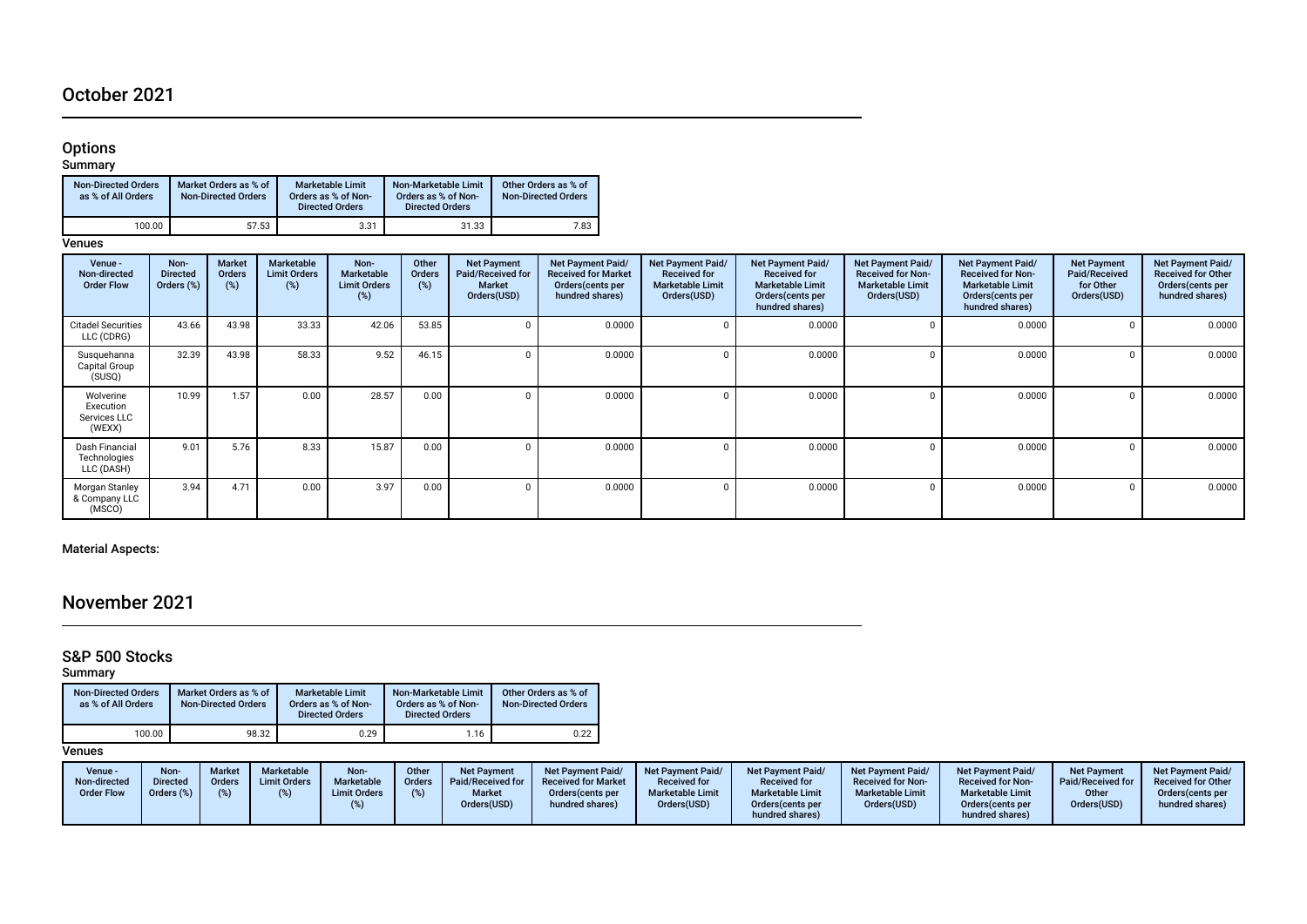| Venue -<br>Non-directed<br><b>Order Flow</b>   | Non-<br><b>Directed</b><br>Orders (%) | <b>Market</b><br>Orders<br>(%) | Marketable<br><b>Limit Orders</b><br>$(\%)$ | Non-<br><b>Marketable</b><br><b>Limit Orders</b><br>(%) | Other<br>Orders<br>(%) | <b>Net Payment</b><br>Paid/Received for<br><b>Market</b><br>Orders(USD) | Net Payment Paid/<br><b>Received for Market</b><br>Orders(cents per<br>hundred shares) | Net Payment Paid/<br><b>Received for</b><br><b>Marketable Limit</b><br>Orders(USD) | Net Payment Paid/<br><b>Received for</b><br><b>Marketable Limit</b><br>Orders(cents per<br>hundred shares) | Net Payment Paid/<br><b>Received for Non-</b><br><b>Marketable Limit</b><br>Orders(USD) | Net Payment Paid/<br><b>Received for Non-</b><br><b>Marketable Limit</b><br>Orders(cents per<br>hundred shares) | <b>Net Payment</b><br>Paid/Received for<br>Other<br>Orders(USD) | Net Payment Paid/<br><b>Received for Other</b><br>Orders(cents per<br>hundred shares) |
|------------------------------------------------|---------------------------------------|--------------------------------|---------------------------------------------|---------------------------------------------------------|------------------------|-------------------------------------------------------------------------|----------------------------------------------------------------------------------------|------------------------------------------------------------------------------------|------------------------------------------------------------------------------------------------------------|-----------------------------------------------------------------------------------------|-----------------------------------------------------------------------------------------------------------------|-----------------------------------------------------------------|---------------------------------------------------------------------------------------|
| Citadel<br>Securities LLC<br>(CDRG)            | 49.08                                 | 50.40                          | 51.92                                       | 11.49                                                   | 25.71                  | $\Omega$                                                                | 0.0000                                                                                 | $\Omega$                                                                           | 0.0000                                                                                                     | $\Omega$                                                                                | 0.0000                                                                                                          | $\Omega$                                                        | 0.0000                                                                                |
| <b>VIRTU</b><br>Americas, LLC<br>(NITE)        | 24.93                                 | 25.54                          | 7.69                                        | 5.94                                                    | 65.71                  | $\Omega$                                                                | 0.0000                                                                                 |                                                                                    | 0.0000                                                                                                     |                                                                                         | 0.0000                                                                                                          | $\Omega$                                                        | 0.0000                                                                                |
| <b>JANE STREET</b><br>CAPITAL, LLC<br>(JNST)   | 17.58                                 | 18.18                          | 7.69                                        | 2.18                                                    | 0.00                   | $\Omega$                                                                | 0.0000                                                                                 | $\Omega$                                                                           | 0.0000                                                                                                     | $\Omega$                                                                                | 0.0000                                                                                                          | $\Omega$                                                        | 0.0000                                                                                |
| G1 Execution<br>Services, LLC<br>(ETMM)        | 2.64                                  | 2.72                           | 3.85                                        | 0.59                                                    | 0.00                   | $\Omega$                                                                | 0.0000                                                                                 | $\Omega$                                                                           | 0.0000                                                                                                     | $\Omega$                                                                                | 0.0000                                                                                                          | $\Omega$                                                        | 0.0000                                                                                |
| Two Sigma<br>Securities, LLC<br>(SOHO)         | 2.02                                  | 2.07                           | 1.92                                        | 0.79                                                    | 0.00                   | $\Omega$                                                                | 0.0000                                                                                 | $\Omega$                                                                           | 0.0000                                                                                                     | $\Omega$                                                                                | 0.0000                                                                                                          | $\Omega$                                                        | 0.0000                                                                                |
| NASDAQ<br>Execution<br>Services, LLC<br>(NSDQ) | 1.17                                  | 0.00                           | 7.69                                        | 35.25                                                   | 0.00                   | $\Omega$                                                                | 0.0000                                                                                 |                                                                                    | 0.0000                                                                                                     | $\Omega$                                                                                | 0.0000                                                                                                          | $\Omega$                                                        | 0.0000                                                                                |
| New York<br>Stock<br>Exchange<br>(NYSE)        | 1.15                                  | 0.00                           | 17.31                                       | 33.66                                                   | 0.00                   | $\Omega$                                                                | 0.0000                                                                                 | $\sqrt{2}$                                                                         | 0.0000                                                                                                     | $\Omega$                                                                                | 0.0000                                                                                                          | $\Omega$                                                        | 0.0000                                                                                |
| <b>UBS Securities.</b><br>LLC (UBSS)           | 1.09                                  | 1.10                           | 1.92                                        | 0.20                                                    | 5.71                   | $\Omega$                                                                | 0.0000                                                                                 | $\Omega$                                                                           | 0.0000                                                                                                     | $\Omega$                                                                                | 0.0000                                                                                                          | $\Omega$                                                        | 0.0000                                                                                |
| Cboe EDGX US<br>Equities<br>Exchange<br>(EDGX) | 0.32                                  | 0.00                           | 0.00                                        | 9.90                                                    | 0.00                   | $\Omega$                                                                | 0.0000                                                                                 | $\mathsf{C}$                                                                       | 0.0000                                                                                                     | $\Omega$                                                                                | 0.0000                                                                                                          | $\Omega$                                                        | 0.0000                                                                                |
| Instinet<br><b>BlockCross</b><br>(BLKX)        | 0.01                                  | 0.00                           | 0.00                                        | 0.00                                                    | 2.86                   |                                                                         | 0.0000                                                                                 | $\mathsf{C}$                                                                       | 0.0000                                                                                                     |                                                                                         | 0.0000                                                                                                          | $\Omega$                                                        | 0.0000                                                                                |

 $\sim$  $\sim$  $\frac{1}{2}$ 

# November 2021

## Non-S&P 500 Stocks

Summary

| <b>Non-Directed Orders</b><br>as % of All Orders | Market Orders as % of<br><b>Non-Directed Orders</b> | <b>Marketable Limit</b><br>Orders as % of Non-<br><b>Directed Orders</b> | Non-Marketable Limit<br>Orders as % of Non-<br><b>Directed Orders</b> | Other Orders as % of<br><b>Non-Directed Orders</b> |
|--------------------------------------------------|-----------------------------------------------------|--------------------------------------------------------------------------|-----------------------------------------------------------------------|----------------------------------------------------|
| 100.00                                           | 97.65                                               | 0.40                                                                     | 1.74                                                                  | 0.21                                               |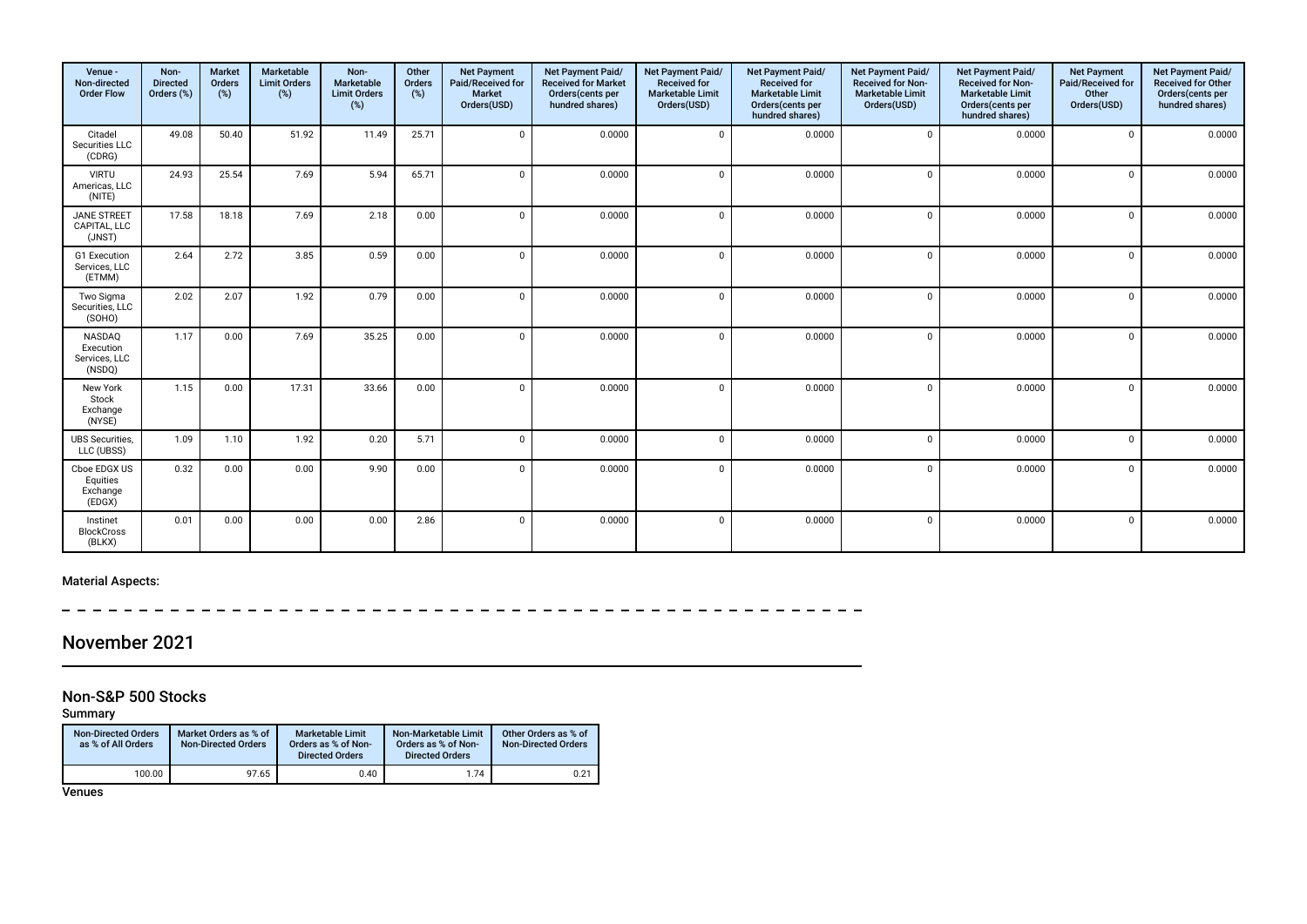| Venue -<br>Non-directed<br><b>Order Flow</b>   | Non-<br><b>Directed</b><br>Orders (%) | <b>Market</b><br>Orders<br>(%) | Marketable<br><b>Limit Orders</b><br>$(\%)$ | Non-<br><b>Marketable</b><br><b>Limit Orders</b><br>(%) | Other<br>Orders<br>(%) | <b>Net Payment</b><br>Paid/Received for<br><b>Market</b><br>Orders(USD) | Net Payment Paid/<br><b>Received for Market</b><br>Orders(cents per<br>hundred shares) | Net Payment Paid/<br><b>Received for</b><br><b>Marketable Limit</b><br>Orders(USD) | Net Payment Paid/<br><b>Received for</b><br><b>Marketable Limit</b><br>Orders(cents per<br>hundred shares) | Net Payment Paid/<br><b>Received for Non-</b><br><b>Marketable Limit</b><br>Orders(USD) | Net Payment Paid/<br><b>Received for Non-</b><br><b>Marketable Limit</b><br>Orders(cents per<br>hundred shares) | <b>Net Payment</b><br>Paid/Received for<br>Other<br>Orders(USD) | Net Payment Paid/<br><b>Received for Other</b><br>Orders(cents per<br>hundred shares) |
|------------------------------------------------|---------------------------------------|--------------------------------|---------------------------------------------|---------------------------------------------------------|------------------------|-------------------------------------------------------------------------|----------------------------------------------------------------------------------------|------------------------------------------------------------------------------------|------------------------------------------------------------------------------------------------------------|-----------------------------------------------------------------------------------------|-----------------------------------------------------------------------------------------------------------------|-----------------------------------------------------------------|---------------------------------------------------------------------------------------|
| Citadel<br>Securities LLC<br>(CDRG)            | 48.32                                 | 49.88                          | 42.71                                       | 12.81                                                   | 19.30                  | $\Omega$                                                                | 0.0000                                                                                 | $\Omega$                                                                           | 0.0000                                                                                                     | $\Omega$                                                                                | 0.0000                                                                                                          | $\Omega$                                                        | 0.0000                                                                                |
| <b>VIRTU</b><br>Americas, LLC<br>(NITE)        | 24.88                                 | 25.63                          | 36.46                                       | 4.95                                                    | 21.05                  | $\Omega$                                                                | 0.0000                                                                                 |                                                                                    | 0.0000                                                                                                     |                                                                                         | 0.0000                                                                                                          | $\Omega$                                                        | 0.0000                                                                                |
| <b>JANE STREET</b><br>CAPITAL, LLC<br>(JNST)   | 17.55                                 | 18.26                          | 9.38                                        | 2.37                                                    | 0.00                   | $\Omega$                                                                | 0.0000                                                                                 | $\Omega$                                                                           | 0.0000                                                                                                     | $\Omega$                                                                                | 0.0000                                                                                                          | $\Omega$                                                        | 0.0000                                                                                |
| G1 Execution<br>Services, LLC<br>(ETMM)        | 2.81                                  | 2.91                           | 3.13                                        | 0.54                                                    | 0.00                   | $\Omega$                                                                | 0.0000                                                                                 | $\Omega$                                                                           | 0.0000                                                                                                     | $\Omega$                                                                                | 0.0000                                                                                                          | $\Omega$                                                        | 0.0000                                                                                |
| Two Sigma<br>Securities, LLC<br>(SOHO)         | 2.14                                  | 2.21                           | 2.08                                        | 0.54                                                    | 0.00                   | $\Omega$                                                                | 0.0000                                                                                 | $\Omega$                                                                           | 0.0000                                                                                                     | $\Omega$                                                                                | 0.0000                                                                                                          | $\Omega$                                                        | 0.0000                                                                                |
| NASDAQ<br>Execution<br>Services, LLC<br>(NSDQ) | 1.47                                  | 0.00                           | 1.04                                        | 39.29                                                   | 0.00                   | $\Omega$                                                                | 0.0000                                                                                 |                                                                                    | 0.0000                                                                                                     | $\Omega$                                                                                | 0.0000                                                                                                          | $\Omega$                                                        | 0.0000                                                                                |
| <b>UBS</b> Securities,<br>LLC (UBSS)           | 1.09                                  | 1.10                           | 3.13                                        | 0.11                                                    | 5.26                   | $\Omega$                                                                | 0.0000                                                                                 | $\sqrt{ }$                                                                         | 0.0000                                                                                                     | $\Omega$                                                                                | 0.0000                                                                                                          | $\Omega$                                                        | 0.0000                                                                                |
| New York<br>Stock<br>Exchange<br>(NYSE)        | 0.74                                  | 0.00                           | 1.04                                        | 19.59                                                   | 0.00                   | $\Omega$                                                                | 0.0000                                                                                 | $\Omega$                                                                           | 0.0000                                                                                                     |                                                                                         | 0.0000                                                                                                          | $\Omega$                                                        | 0.0000                                                                                |
| Cboe EDGX US<br>Equities<br>Exchange<br>(EDGX) | 0.66                                  | 0.00                           | 0.00                                        | 17.65                                                   | 0.00                   | $\Omega$                                                                | 0.0000                                                                                 | ſ                                                                                  | 0.0000                                                                                                     |                                                                                         | 0.0000                                                                                                          | $\Omega$                                                        | 0.0000                                                                                |
| Instinet<br><b>BlockCross</b><br>(BLKX)        | 0.25                                  | 0.00                           | 0.00                                        | 0.00                                                    | 54.39                  |                                                                         | 0.0000                                                                                 | $\mathsf{C}$                                                                       | 0.0000                                                                                                     |                                                                                         | 0.0000                                                                                                          | $\Omega$                                                        | 0.0000                                                                                |

 $\frac{1}{2}$  $\sim$   $-$ 

# November 2021

#### **Options**

Summary

| <b>Non-Directed Orders</b><br>as % of All Orders | Market Orders as % of<br><b>Non-Directed Orders</b> | <b>Marketable Limit</b><br>Orders as % of Non-<br><b>Directed Orders</b> | Non-Marketable Limit<br>Orders as % of Non-<br><b>Directed Orders</b> | Other Orders as % of<br><b>Non-Directed Orders</b> |
|--------------------------------------------------|-----------------------------------------------------|--------------------------------------------------------------------------|-----------------------------------------------------------------------|----------------------------------------------------|
| 100.00                                           | 54.96                                               | 4.96                                                                     | 38.17                                                                 | 1.91                                               |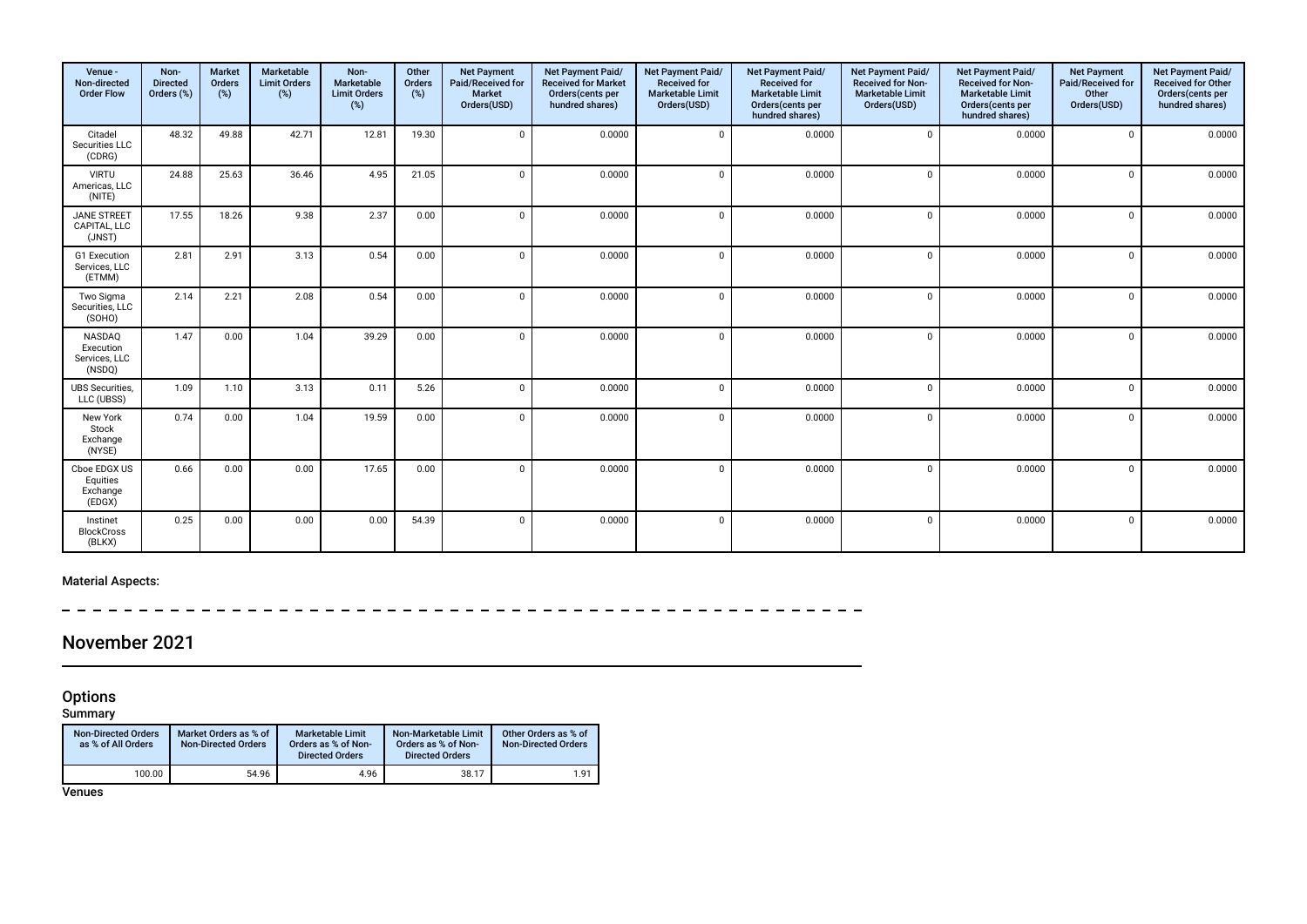| Venue -<br>Non-directed<br><b>Order Flow</b>     | Non-<br><b>Directed</b><br>Orders (%) | Market<br><b>Orders</b><br>(%) | Marketable<br><b>Limit Orders</b><br>(%) | Non-<br>Marketable<br><b>Limit Orders</b><br>(%) | Other<br><b>Orders</b><br>(%) | <b>Net Payment</b><br>Paid/Received for<br><b>Market</b><br>Orders(USD) | Net Payment Paid/<br><b>Received for Market</b><br>Orders (cents per<br>hundred shares) | Net Payment Paid/<br><b>Received for</b><br><b>Marketable Limit</b><br>Orders(USD) | Net Payment Paid/<br><b>Received for</b><br><b>Marketable Limit</b><br>Orders (cents per<br>hundred shares) | Net Payment Paid/<br><b>Received for Non-</b><br><b>Marketable Limit</b><br>Orders(USD) | Net Payment Paid/<br><b>Received for Non-</b><br><b>Marketable Limit</b><br>Orders (cents per<br>hundred shares) | <b>Net Payment</b><br>Paid/Received<br>for Other<br>Orders(USD) | Net Payment Paid/<br><b>Received for Other</b><br>Orders (cents per<br>hundred shares) |
|--------------------------------------------------|---------------------------------------|--------------------------------|------------------------------------------|--------------------------------------------------|-------------------------------|-------------------------------------------------------------------------|-----------------------------------------------------------------------------------------|------------------------------------------------------------------------------------|-------------------------------------------------------------------------------------------------------------|-----------------------------------------------------------------------------------------|------------------------------------------------------------------------------------------------------------------|-----------------------------------------------------------------|----------------------------------------------------------------------------------------|
| <b>Citadel Securities</b><br>LLC (CDRG)          | 47.56                                 | 52.08                          | 42.86                                    | 43.06                                            | 60.00                         |                                                                         | 0.0000                                                                                  |                                                                                    | 0.0000                                                                                                      |                                                                                         | 0.0000                                                                                                           |                                                                 | 0.0000                                                                                 |
| Susquehanna<br>Capital Group<br>(SUSQ)           | 26.06                                 | 33.33                          | 35.71                                    | 17.36                                            | 40.00                         |                                                                         | 0.0000                                                                                  |                                                                                    | 0.0000                                                                                                      |                                                                                         | 0.0000                                                                                                           |                                                                 | 0.0000                                                                                 |
| Wolverine<br>Execution<br>Services LLC<br>(WEXX) | 11.07                                 | 2.08                           | 0.00                                     | 21.53                                            | 0.00                          |                                                                         | 0.0000                                                                                  |                                                                                    | 0.0000                                                                                                      |                                                                                         | 0.0000                                                                                                           |                                                                 | 0.0000                                                                                 |
| Dash Financial<br>Technologies<br>LLC (DASH)     | 10.42                                 | 6.25                           | 14.29                                    | 14.58                                            | 0.00                          |                                                                         | 0.0000                                                                                  |                                                                                    | 0.0000                                                                                                      | $\Omega$                                                                                | 0.0000                                                                                                           |                                                                 | 0.0000                                                                                 |
| Morgan Stanley<br>& Company LLC<br>(MSCO)        | 4.89                                  | 6.25                           | 7.14                                     | 3.47                                             | 0.00                          |                                                                         | 0.0000                                                                                  |                                                                                    | 0.0000                                                                                                      | $\cap$                                                                                  | 0.0000                                                                                                           |                                                                 | 0.0000                                                                                 |

# December 2021

## S&P 500 Stocks

#### Summary

| <b>Non-Directed Orders</b><br>as % of All Orders | Market Orders as % of<br><b>Non-Directed Orders</b> | <b>Marketable Limit</b><br>Orders as % of Non-<br><b>Directed Orders</b> | Non-Marketable Limit<br>Orders as % of Non-<br><b>Directed Orders</b> | Other Orders as % of<br><b>Non-Directed Orders</b> |
|--------------------------------------------------|-----------------------------------------------------|--------------------------------------------------------------------------|-----------------------------------------------------------------------|----------------------------------------------------|
| 100.00                                           | 98.73                                               | 0.15                                                                     | 1.02                                                                  | 0.10                                               |

| Venue -<br>Non-directed<br><b>Order Flow</b> | Non-<br><b>Directed</b><br>Orders (%) | <b>Market</b><br><b>Orders</b><br>$(\%)$ | <b>Marketable</b><br><b>Limit Orders</b><br>(%) | Non-<br>Marketable<br><b>Limit Orders</b><br>(%) | Other<br>Orders<br>(%) | <b>Net Payment</b><br>Paid/Received for<br><b>Market</b><br>Orders(USD) | Net Payment Paid/<br><b>Received for Market</b><br>Orders (cents per<br>hundred shares) | Net Payment Paid/<br><b>Received for</b><br><b>Marketable Limit</b><br>Orders(USD) | Net Payment Paid/<br><b>Received for</b><br><b>Marketable Limit</b><br>Orders (cents per<br>hundred shares) | <b>Net Payment Paid/</b><br><b>Received for Non-</b><br><b>Marketable Limit</b><br>Orders(USD) | Net Payment Paid/<br><b>Received for Non-</b><br><b>Marketable Limit</b><br>Orders(cents per<br>hundred shares) | <b>Net Payment</b><br>Paid/Received for<br>Other<br>Orders(USD) | Net Payment Paid/<br><b>Received for Other</b><br>Orders(cents per<br>hundred shares) |
|----------------------------------------------|---------------------------------------|------------------------------------------|-------------------------------------------------|--------------------------------------------------|------------------------|-------------------------------------------------------------------------|-----------------------------------------------------------------------------------------|------------------------------------------------------------------------------------|-------------------------------------------------------------------------------------------------------------|------------------------------------------------------------------------------------------------|-----------------------------------------------------------------------------------------------------------------|-----------------------------------------------------------------|---------------------------------------------------------------------------------------|
| Citadel<br>Securities LLC<br>(CDRG)          | 45.17                                 | 46.18                                    | 32.14                                           | 12.42                                            | 14.71                  |                                                                         | 0.0000                                                                                  |                                                                                    | 0.0000                                                                                                      |                                                                                                | 0.0000                                                                                                          |                                                                 | 0.0000                                                                                |
| <b>VIRTU</b><br>Americas, LLC<br>(NITE)      | 26.51                                 | 27.08                                    | 35.71                                           | 5.61                                             | 32.35                  |                                                                         | 0.0000                                                                                  |                                                                                    | 0.0000                                                                                                      |                                                                                                | 0.0000                                                                                                          |                                                                 | 0.0000                                                                                |
| <b>JANE STREET</b><br>CAPITAL, LLC<br>(JNST) | 19.45                                 | 19.89                                    | 28.57                                           | 5.01                                             | 0.00                   |                                                                         | 0.0000                                                                                  |                                                                                    | 0.0000                                                                                                      |                                                                                                | 0.0000                                                                                                          |                                                                 | 0.0000                                                                                |
| G1 Execution<br>Services, LLC<br>(ETMM)      | 3.57                                  | 3.68                                     | 0.00                                            | 0.20                                             | 0.00                   |                                                                         | 0.0000                                                                                  |                                                                                    | 0.0000                                                                                                      |                                                                                                | 0.0000                                                                                                          |                                                                 | 0.0000                                                                                |
| Two Sigma<br>Securities, LLC<br>(SOHO)       | 1.75                                  | 1.79                                     | 0.00                                            | 0.60                                             | 0.00                   |                                                                         | 0.0000                                                                                  |                                                                                    | 0.0000                                                                                                      |                                                                                                | 0.0000                                                                                                          |                                                                 | 0.0000                                                                                |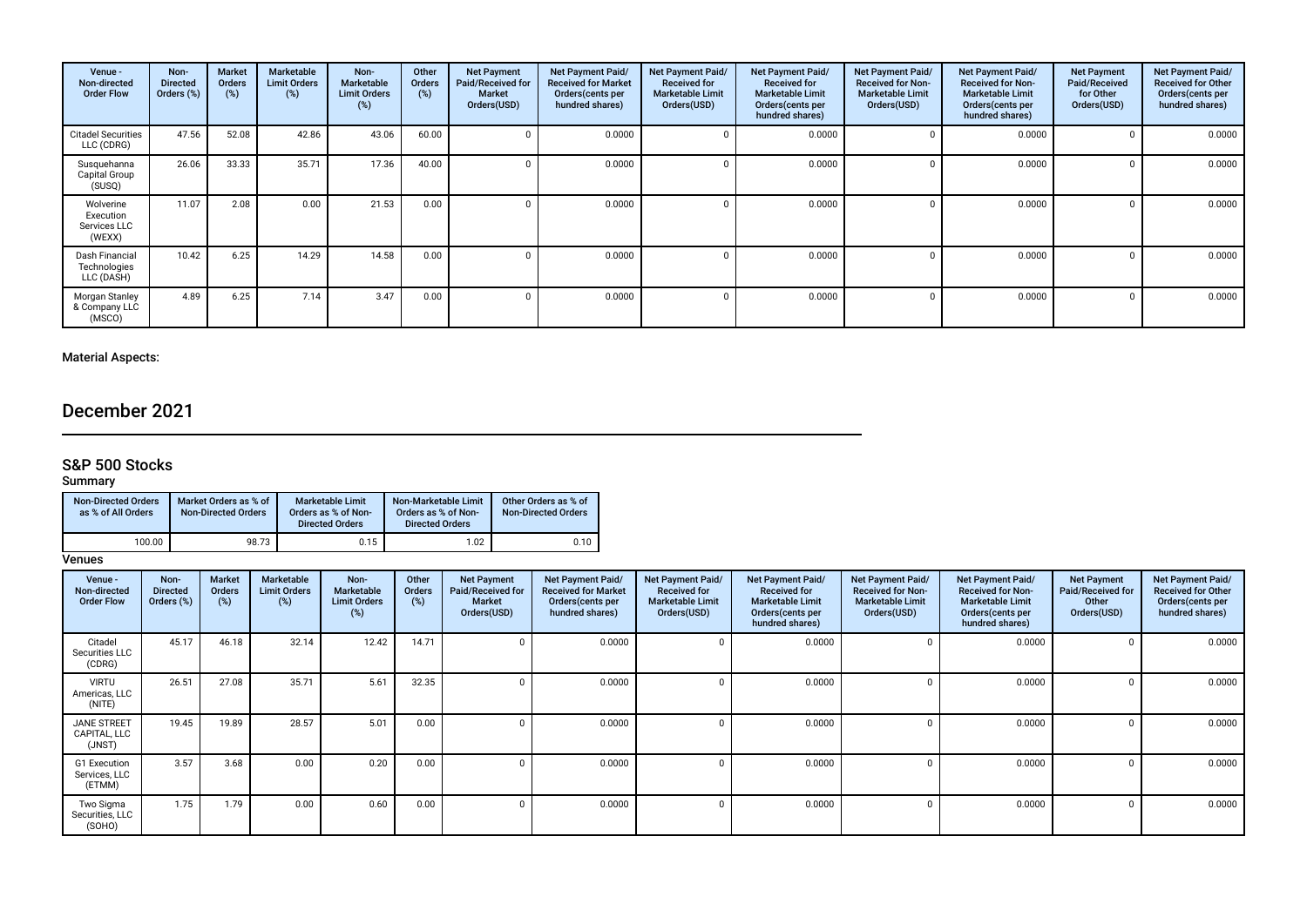| Venue -<br>Non-directed<br><b>Order Flow</b>   | Non-<br><b>Directed</b><br>Orders (%) | <b>Market</b><br>Orders<br>(%) | Marketable<br><b>Limit Orders</b><br>(%) | Non-<br><b>Marketable</b><br><b>Limit Orders</b><br>(%) | Other<br>Orders<br>(%) | <b>Net Payment</b><br>Paid/Received for<br><b>Market</b><br>Orders(USD) | Net Payment Paid/<br><b>Received for Market</b><br>Orders (cents per<br>hundred shares) | Net Payment Paid/<br><b>Received for</b><br><b>Marketable Limit</b><br>Orders(USD) | <b>Net Payment Paid/</b><br><b>Received for</b><br><b>Marketable Limit</b><br>Orders(cents per<br>hundred shares) | <b>Net Payment Paid/</b><br><b>Received for Non-</b><br><b>Marketable Limit</b><br>Orders(USD) | <b>Net Payment Paid/</b><br><b>Received for Non-</b><br><b>Marketable Limit</b><br>Orders (cents per<br>hundred shares) | <b>Net Payment</b><br>Paid/Received for<br>Other<br>Orders(USD) | Net Payment Paid/<br><b>Received for Other</b><br>Orders(cents per<br>hundred shares) |
|------------------------------------------------|---------------------------------------|--------------------------------|------------------------------------------|---------------------------------------------------------|------------------------|-------------------------------------------------------------------------|-----------------------------------------------------------------------------------------|------------------------------------------------------------------------------------|-------------------------------------------------------------------------------------------------------------------|------------------------------------------------------------------------------------------------|-------------------------------------------------------------------------------------------------------------------------|-----------------------------------------------------------------|---------------------------------------------------------------------------------------|
| <b>UBS Securities,</b><br>LLC (UBSS)           | 1.35                                  | 1.39                           | 0.00                                     | 0.00                                                    | 2.94                   |                                                                         | 0.0000                                                                                  |                                                                                    | 0.0000                                                                                                            |                                                                                                | 0.0000                                                                                                                  | $\mathbf{0}$                                                    | 0.0000                                                                                |
| NASDAQ<br>Execution<br>Services, LLC<br>(NSDQ) | 1.00                                  | 0.00                           | 3.57                                     | 35.87                                                   | 0.00                   |                                                                         | 0.0000                                                                                  |                                                                                    | 0.0000                                                                                                            |                                                                                                | 0.0000                                                                                                                  | $\Omega$                                                        | 0.0000                                                                                |
| New York<br>Stock<br>Exchange<br>(NYSE)        | 0.93                                  | 0.00                           | 0.00                                     | 33.47                                                   | 0.00                   |                                                                         | 0.0000                                                                                  |                                                                                    | 0.0000                                                                                                            |                                                                                                | 0.0000                                                                                                                  | $\Omega$                                                        | 0.0000                                                                                |
| Cboe EDGX US<br>Equities<br>Exchange<br>(EDGX) | 0.17                                  | 0.00                           | 0.00                                     | 6.21                                                    | 0.00                   |                                                                         | 0.0000                                                                                  |                                                                                    | 0.0000                                                                                                            |                                                                                                | 0.0000                                                                                                                  | $\Omega$                                                        | 0.0000                                                                                |
| Instinet<br><b>BlockCross</b><br>(BLKX)        | 0.09                                  | 0.00                           | 0.00                                     | 0.00                                                    | 50.00                  |                                                                         | 0.0000                                                                                  |                                                                                    | 0.0000                                                                                                            |                                                                                                | 0.0000                                                                                                                  | $\Omega$                                                        | 0.0000                                                                                |

 $=$   $\overline{\phantom{a}}$ **Contract Contract** 

# December 2021

## Non-S&P 500 Stocks

Summary

| <b>Non-Directed Orders</b><br>as % of All Orders | Market Orders as % of<br><b>Non-Directed Orders</b> | <b>Marketable Limit</b><br>Orders as % of Non-<br><b>Directed Orders</b> | Non-Marketable Limit<br>Orders as % of Non-<br><b>Directed Orders</b> | Other Orders as % of<br><b>Non-Directed Orders</b> |
|--------------------------------------------------|-----------------------------------------------------|--------------------------------------------------------------------------|-----------------------------------------------------------------------|----------------------------------------------------|
| 100.00                                           | 98.37                                               | 0.28                                                                     | 1.22                                                                  | 0.12                                               |

| Venue -<br>Non-directed<br><b>Order Flow</b> | Non-<br><b>Directed</b><br>Orders (%) | Market<br>Orders<br>$(\%)$ | Marketable<br><b>Limit Orders</b><br>$(\%)$ | Non-<br><b>Marketable</b><br><b>Limit Orders</b><br>(%) | Other<br><b>Orders</b><br>(%) | <b>Net Payment</b><br>Paid/Received for<br><b>Market</b><br>Orders(USD) | Net Payment Paid/<br><b>Received for Market</b><br>Orders(cents per<br>hundred shares) | <b>Net Payment Paid/</b><br><b>Received for</b><br><b>Marketable Limit</b><br>Orders(USD) | Net Payment Paid/<br><b>Received for</b><br><b>Marketable Limit</b><br>Orders(cents per<br>hundred shares) | Net Payment Paid/<br><b>Received for Non-</b><br><b>Marketable Limit</b><br>Orders(USD) | Net Payment Paid/<br><b>Received for Non-</b><br><b>Marketable Limit</b><br>Orders (cents per<br>hundred shares) | <b>Net Payment</b><br>Paid/Received for<br>Other<br>Orders(USD) | Net Payment Paid/<br><b>Received for Other</b><br>Orders(cents per<br>hundred shares) |
|----------------------------------------------|---------------------------------------|----------------------------|---------------------------------------------|---------------------------------------------------------|-------------------------------|-------------------------------------------------------------------------|----------------------------------------------------------------------------------------|-------------------------------------------------------------------------------------------|------------------------------------------------------------------------------------------------------------|-----------------------------------------------------------------------------------------|------------------------------------------------------------------------------------------------------------------|-----------------------------------------------------------------|---------------------------------------------------------------------------------------|
| Citadel<br>Securities LLC<br>(CDRG)          | 45.35                                 | 46.69                      | 40.79                                       | 7.55                                                    | 20.62                         |                                                                         | 0.0000                                                                                 |                                                                                           | 0.0000                                                                                                     |                                                                                         | 0.0000                                                                                                           |                                                                 | 0.0000                                                                                |
| <b>VIRTU</b><br>Americas, LLC<br>(NITE)      | 25.72                                 | 26.47                      | 30.26                                       | 4.01                                                    | 11.34                         |                                                                         | 0.0000                                                                                 |                                                                                           | 0.0000                                                                                                     |                                                                                         | 0.0000                                                                                                           |                                                                 | 0.0000                                                                                |
| <b>JANE STREET</b><br>CAPITAL, LLC<br>(JNST) | 19.71                                 | 20.36                      | 18.42                                       | 2.00                                                    | 0.00                          |                                                                         | 0.0000                                                                                 |                                                                                           | 0.0000                                                                                                     |                                                                                         | 0.0000                                                                                                           |                                                                 | 0.0000                                                                                |
| G1 Execution<br>Services, LLC<br>(ETMM)      | 3.45                                  | 3.56                       | 3.95                                        | 0.47                                                    | 0.00                          |                                                                         | 0.0000                                                                                 |                                                                                           | 0.0000                                                                                                     |                                                                                         | 0.0000                                                                                                           |                                                                 | 0.0000                                                                                |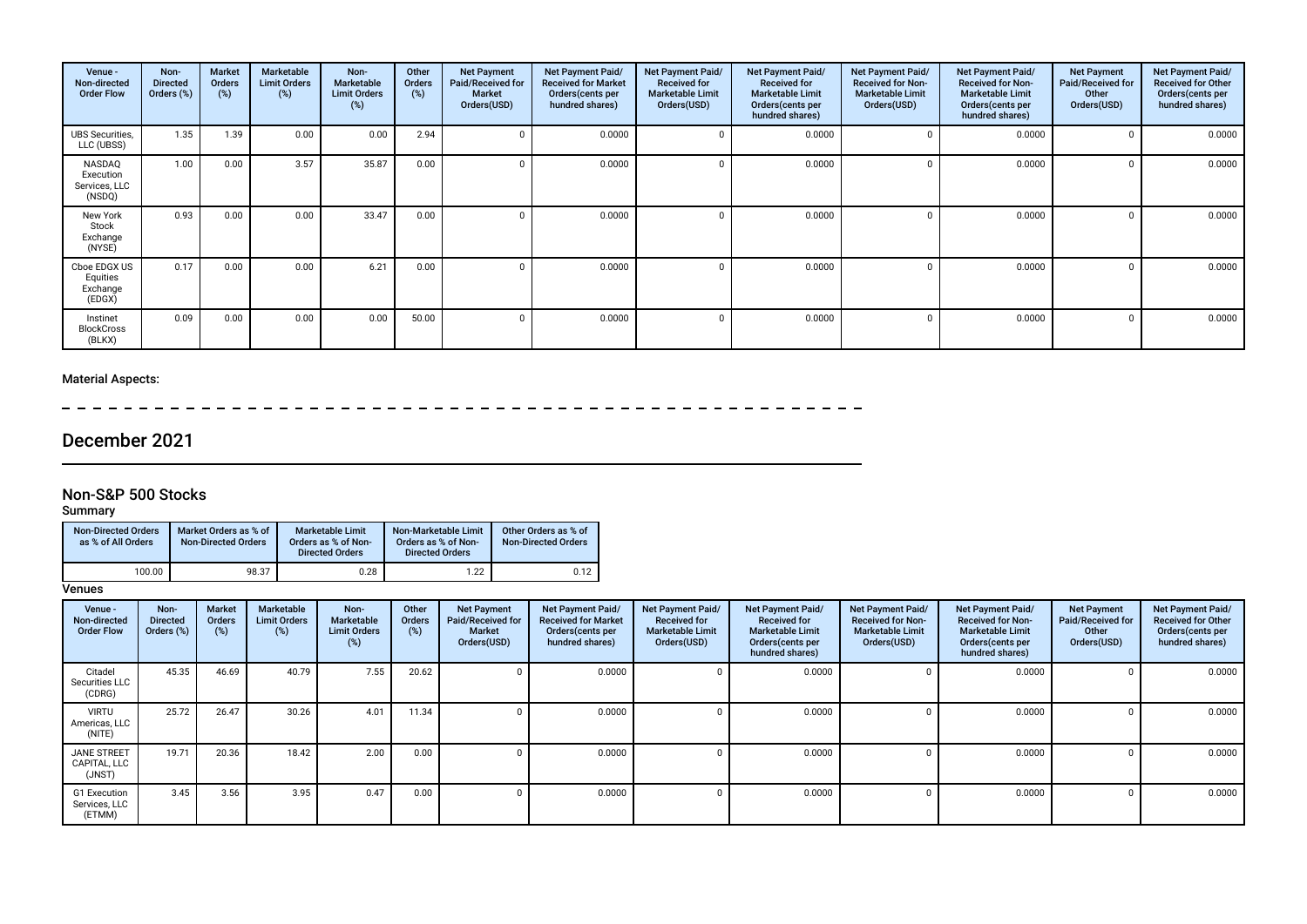| Venue -<br>Non-directed<br><b>Order Flow</b>   | Non-<br><b>Directed</b><br>Orders (%) | Market<br>Orders<br>(%) | Marketable<br><b>Limit Orders</b><br>(%) | Non-<br>Marketable<br><b>Limit Orders</b><br>(%) | Other<br>Orders<br>(%) | <b>Net Payment</b><br>Paid/Received for<br><b>Market</b><br>Orders(USD) | Net Payment Paid/<br><b>Received for Market</b><br>Orders(cents per<br>hundred shares) | Net Payment Paid/<br><b>Received for</b><br><b>Marketable Limit</b><br>Orders(USD) | <b>Net Payment Paid/</b><br><b>Received for</b><br><b>Marketable Limit</b><br>Orders(cents per<br>hundred shares) | Net Payment Paid/<br><b>Received for Non-</b><br><b>Marketable Limit</b><br>Orders(USD) | Net Payment Paid/<br><b>Received for Non-</b><br><b>Marketable Limit</b><br>Orders (cents per<br>hundred shares) | <b>Net Payment</b><br>Paid/Received for<br>Other<br>Orders(USD) | Net Payment Paid/<br>Received for Other<br>Orders(cents per<br>hundred shares) |
|------------------------------------------------|---------------------------------------|-------------------------|------------------------------------------|--------------------------------------------------|------------------------|-------------------------------------------------------------------------|----------------------------------------------------------------------------------------|------------------------------------------------------------------------------------|-------------------------------------------------------------------------------------------------------------------|-----------------------------------------------------------------------------------------|------------------------------------------------------------------------------------------------------------------|-----------------------------------------------------------------|--------------------------------------------------------------------------------|
| Two Sigma<br>Securities, LLC<br>(SOHO)         | 1.65                                  | 1.70                    | 0.00                                     | 0.35                                             | 1.03                   |                                                                         | 0.0000                                                                                 |                                                                                    | 0.0000                                                                                                            |                                                                                         | 0.0000                                                                                                           |                                                                 | 0.0000                                                                         |
| <b>UBS</b><br>Securities, LLC<br>(UBSS)        | 1.20                                  | 1.22                    | 1.32                                     | 0.59                                             | 1.03                   |                                                                         | 0.0000                                                                                 |                                                                                    | 0.0000                                                                                                            |                                                                                         | 0.0000                                                                                                           |                                                                 | 0.0000                                                                         |
| NASDAQ<br>Execution<br>Services, LLC<br>(NSDQ) | 1.15                                  | 0.00                    | 3.95                                     | 36.44                                            | 0.00                   |                                                                         | 0.0000                                                                                 |                                                                                    | 0.0000                                                                                                            |                                                                                         | 0.0000                                                                                                           |                                                                 | 0.0000                                                                         |
| New York<br>Stock<br>Exchange<br>(NYSE)        | 0.74                                  | 0.00                    | 0.00                                     | 23.47                                            | 0.00                   |                                                                         | 0.0000                                                                                 |                                                                                    | 0.0000                                                                                                            |                                                                                         | 0.0000                                                                                                           |                                                                 | 0.0000                                                                         |
| Cboe EDGX US<br>Equities<br>Exchange<br>(EDGX) | 0.42                                  | 0.00                    | 0.00                                     | 13.44                                            | 0.00                   |                                                                         | 0.0000                                                                                 |                                                                                    | 0.0000                                                                                                            |                                                                                         | 0.0000                                                                                                           |                                                                 | 0.0000                                                                         |
| <b>NYSE Arca</b><br>(ARCA)                     | 0.33                                  | 0.00                    | 1.32                                     | 10.26                                            | 0.00                   |                                                                         | 0.0000                                                                                 |                                                                                    | 0.0000                                                                                                            |                                                                                         | 0.0000                                                                                                           |                                                                 | 0.0000                                                                         |

# December 2021

#### Options

#### Summary

| <b>Non-Directed Orders</b><br>as % of All Orders | Market Orders as % of<br><b>Non-Directed Orders</b> | <b>Marketable Limit</b><br>Orders as % of Non-<br><b>Directed Orders</b> | Non-Marketable Limit<br>Orders as % of Non-<br><b>Directed Orders</b> | Other Orders as % of<br><b>Non-Directed Orders</b> |
|--------------------------------------------------|-----------------------------------------------------|--------------------------------------------------------------------------|-----------------------------------------------------------------------|----------------------------------------------------|
| 100.00                                           | 66.57                                               | 4.18                                                                     | 27.16                                                                 | 2.09                                               |

| Venue -<br>Non-directed<br><b>Order Flow</b>     | Non-<br><b>Directed</b><br>Orders (%) | <b>Market</b><br><b>Orders</b><br>(%) | Marketable<br><b>Limit Orders</b><br>(%) | Non-<br><b>Marketable</b><br><b>Limit Orders</b><br>(%) | Other<br><b>Orders</b><br>$(\%)$ | <b>Net Payment</b><br>Paid/Received for<br><b>Market</b><br>Orders(USD) | Net Payment Paid/<br><b>Received for Market</b><br>Orders (cents per<br>hundred shares) | Net Payment Paid/<br><b>Received for</b><br><b>Marketable Limit</b><br>Orders(USD) | Net Payment Paid/<br><b>Received for</b><br><b>Marketable Limit</b><br>Orders (cents per<br>hundred shares) | Net Payment Paid/<br><b>Received for Non-</b><br><b>Marketable Limit</b><br>Orders(USD) | Net Payment Paid/<br><b>Received for Non-</b><br><b>Marketable Limit</b><br>Orders (cents per<br>hundred shares) | <b>Net Payment</b><br>Paid/Received<br>for Other<br>Orders(USD) | Net Payment Paid/<br><b>Received for Other</b><br>Orders(cents per<br>hundred shares) |
|--------------------------------------------------|---------------------------------------|---------------------------------------|------------------------------------------|---------------------------------------------------------|----------------------------------|-------------------------------------------------------------------------|-----------------------------------------------------------------------------------------|------------------------------------------------------------------------------------|-------------------------------------------------------------------------------------------------------------|-----------------------------------------------------------------------------------------|------------------------------------------------------------------------------------------------------------------|-----------------------------------------------------------------|---------------------------------------------------------------------------------------|
| <b>Citadel Securities</b><br>LLC (CDRG)          | 47.97                                 | 48.43                                 | 57.14                                    | 46.40                                                   | 42.86                            |                                                                         | 0.0000                                                                                  |                                                                                    | 0.0000                                                                                                      |                                                                                         | 0.0000                                                                                                           |                                                                 | 0.0000                                                                                |
| Susquehanna<br>Capital Group<br>(SUSQ)           | 27.10                                 | 35.43                                 | 14.29                                    | 12.00                                                   | 57.14                            |                                                                         | 0.0000                                                                                  |                                                                                    | 0.0000                                                                                                      |                                                                                         | 0.0000                                                                                                           |                                                                 | 0.0000                                                                                |
| Wolverine<br>Execution<br>Services LLC<br>(WEXX) | 9.49                                  | 0.90                                  | 7.14                                     | 25.60                                                   | 0.00                             |                                                                         | 0.0000                                                                                  |                                                                                    | 0.0000                                                                                                      |                                                                                         | 0.0000                                                                                                           |                                                                 | 0.0000                                                                                |